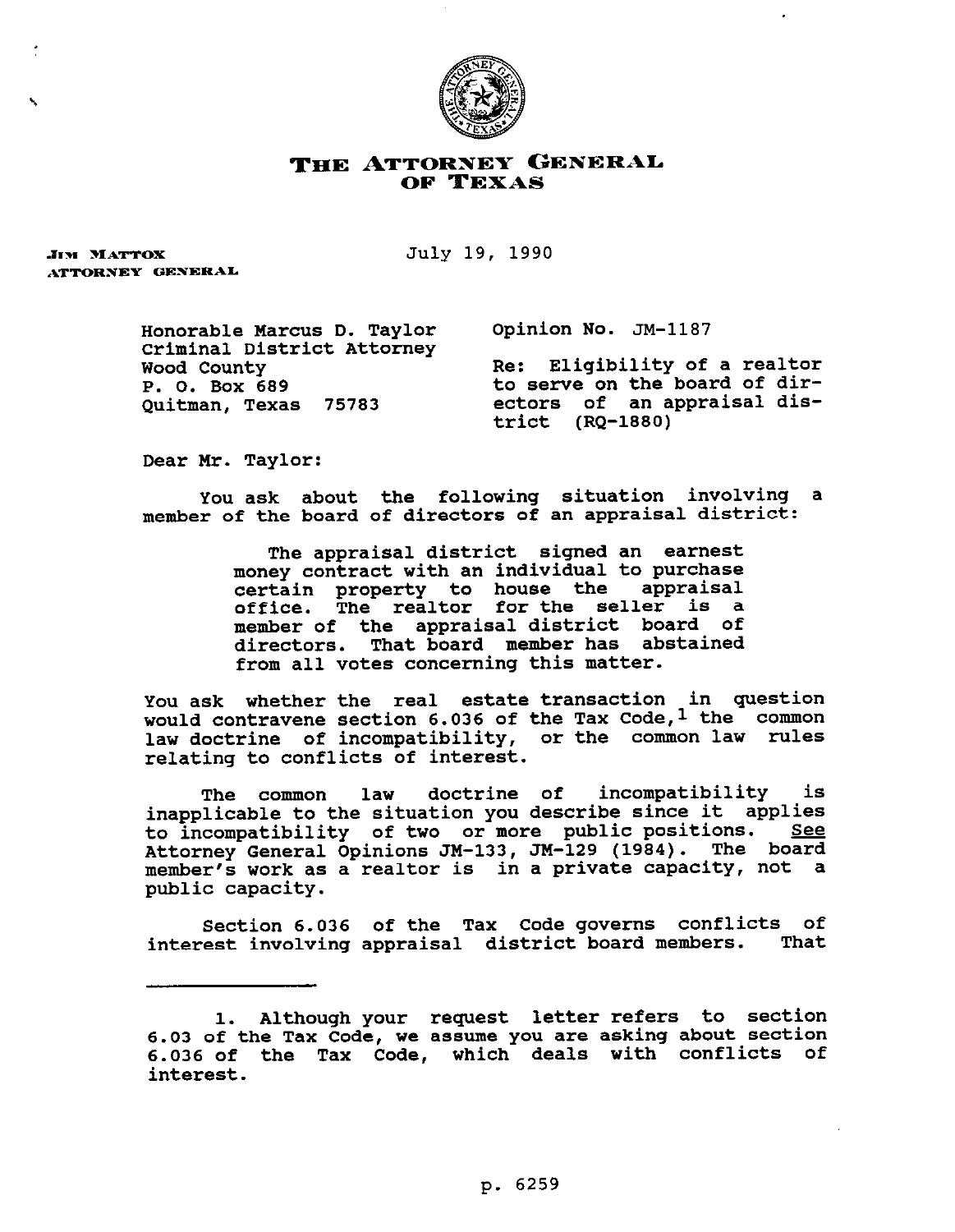Honorable Marcus D. Taylor - Page 2  $(JM-1187)$ 

section prohibits an appraisal district from entering into a contract with a member of the board of directors of an appraisal district. Whether the real estate transaction you describe violates section 6.036 depends on whether the board member himself has entered into a contractual relationship with the board. Your description of the transaction in question suggests that the board member has a contractual<br>relationship only with the seller, not with the board. If relationship only with the seller, not with the board. that is the case, there is no violation of section 6.036. If, however, the board member acted as an agent for the board as well as the seller, the transaction would be in violation of section 6.036 and the board member's abstention would not cure the violation. See generally Janes v. CPR  $Corr.$ , 623 S.W.2d 733, 740 (Tex. App. - Houston [1st Dist.] ref\*d n.r.e.) (real estate commission is genekally paid by seller, and broker is generally recognized as seller's agent); Phillips v. Campbell, 480 S.W.2d 250 (Tex. Civ. App. - Houston [14th Dist.], 1972 writ ref'd, n.r.e.) (broker may act for both buyer and seller with full knowledge and consent **of** both principals); Chamberlain v. North Cent. Inv. Corp., 432 S.W.2d 581 (Tex. Civ. App. -Amarillo 1968, writ ref'd n.r.e.) (dealing with relationship between vendor and members of multiple listing service).

Chapter 171 of the Local Government Code governs conflicts of interest involving local officials.2 It makes it an offense for a local public official to participate in a vote or decision on a matter involving a business entity in which the local public official has a substantial interest if it is reasonably foreseeable that an action on the matter would confer an economic benefit to the business entity involved. Local Gov't Code § 171.003(a)(1). A board member of an appraisal district is a "local public official" for purposes of chapter  $171.$   $\underline{Id.}$  § 171.001(1); Attorney General Opinion JM-1060 (1989). A person has a "substantial interest" in a business entity if he owns "10 percent or more of the voting stock or shares of the business entity" or owns either 10 percent or more or \$5,000 or more of the

<sup>2.</sup> Chapter 171 preempts the common law of conflicts of interest as applied to local public officials. Gov't Code 5 171.007(a); **see also Attorney** General Opinion JW-424 (1986). Also, a member of the board of an appraisal district must comply with both chapter 171 of the Local Government Code and section 6.036 of the Tax Code. See Tax Code 5 6.036(f) (section 6.036 does not limit application of any other law).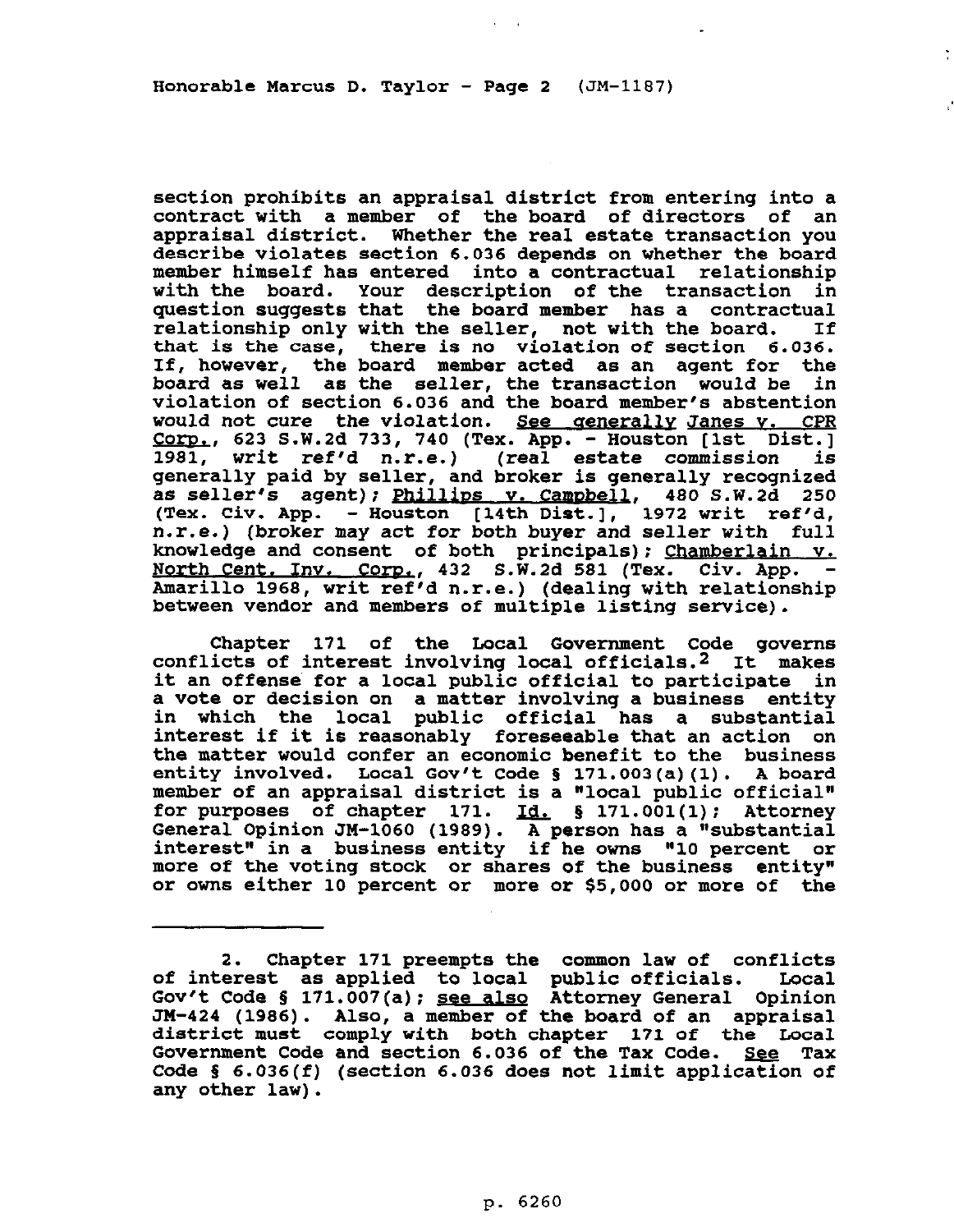$\ddot{\ddot{\cdot}}$ 

or owns either 10 percent or more or \$5,000 or more of the fair market value of the business entity or if "funds received by the person from the business entity exceed 10 percent of the person's gross income for the previous year." Local Gov't Code § 171.002(a)(1). You have not provided sufficient information for us to know whether the board member in question has a substantial interest in a business entity that is involved in a real estate transaction with the board.

If the board member does have such an interest, the board member must comply with section 171.004, which provides:

> (a) If a local public official has a substantial interest in a business entity or in real property, the official shall file, before a vote or decision on any matter involving the business entity or the real property, an affidavit stating the nature and extent of the interest and shall abstain from further participation in the matter if:

> > (1) in the case of a substantial interest in a business entity the<br>action on the matter will have a action on the matter will have special economic effect on the business entity that is distinguishable from the effect on the public: or

(2) in the case of a substantial interest in real property, it is reasonably foreseeable that an action on the matter will have a special economic effect on the value of the<br>property, distinguishable from its property, distinguishable from effect on the public.

(b) The affidavit must be filed with the official record keeper of the governmental entity.

(c) If a local public official is required to file and does file an affidavit under Subsection (a), the official is not required to abstain from further participation in the matter requiring the affidavit if a majority of the members of the governmental entity of which the official is a member is composed of persons who are likewise required to file and